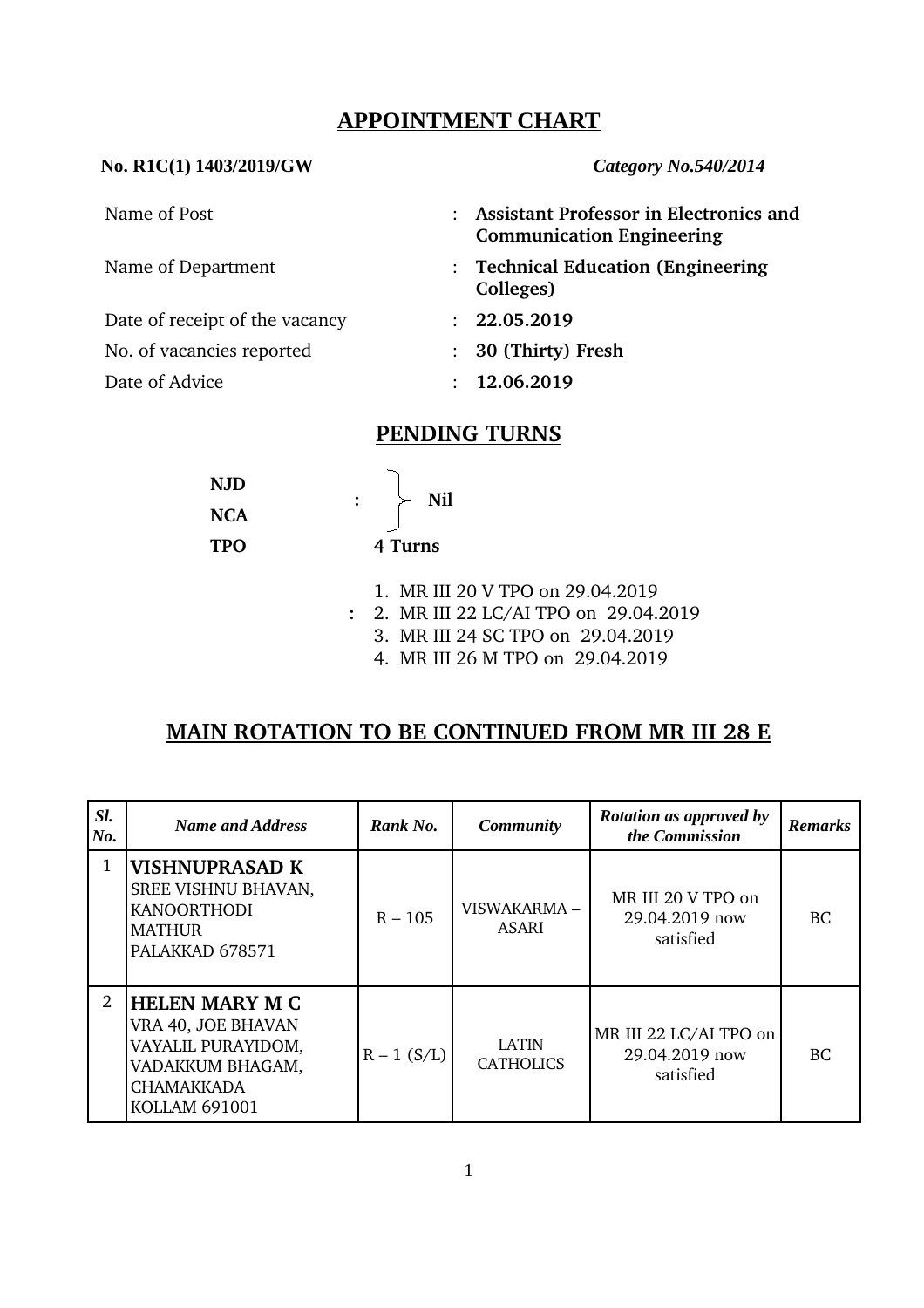| SI.<br>No.     | <b>Name and Address</b>                                                                                                                       | Rank No.  | <b>Community</b>           | Rotation as approved by<br>the Commission          | <b>Remarks</b> |
|----------------|-----------------------------------------------------------------------------------------------------------------------------------------------|-----------|----------------------------|----------------------------------------------------|----------------|
| 3              | <b>AMAL S KANNAN</b><br><b>AMBADI HOUSE</b><br>NEENDOOR PO<br>KOTTAYAM 686601                                                                 | $R - 134$ | <b>SC-PULAYA</b>           | MR III 24 SC TPO on<br>29.04.2019 now<br>satisfied | <b>BC</b>      |
| $\overline{4}$ | <b>RASHID UMMER NT</b><br>NADUVIL THODIYIL<br><b>PERINTHALOOR</b><br>MALAPPURAM 676102                                                        | $R - 31$  | ISLAM-<br><b>MAPPILA</b>   | MR III 26 M TPO on<br>29.04.2019 now<br>satisfied  | <b>BC</b>      |
| 5              | <b>ANOOP AJAIGHOSH</b><br><b>BHAGAVATHI PARAMBIL</b><br>CMC-10, CHERTHALA PO<br>ALAPPUZHA 688524                                              | $R - 18$  | $HINDU -$<br><b>EZHAVA</b> | MR III 41 OC                                       | <b>OC</b>      |
| 6              | <b>SOORYAN J S</b><br>TC 6/2341(1), TRA 61<br>KARIMANKULAM ROAD,<br>THITTAMANGALAM<br>THIRUVANANTHAPURAM<br>VATTIYOORKAVU P O, PIN-<br>695013 | $R - 10$  | $HINDU -$<br><b>EZHAVA</b> | <b>MR III 29 OC</b>                                | <b>OC</b>      |
| 7              | <b>AMEENUDEEN PE</b><br>PONGANMUGALIL HOUSE<br>AYIRAKKUZHY PO<br><b>KOLLAM 691559</b>                                                         | $R - 34$  | <b>ISLAM - MUSLIM</b>      | MR III 30 M                                        | BC             |
| 8              | <b>DEEPAK S</b><br>KRWA 18-C<br>KATTACHAL ROAD,<br>VETTAMUKKU,<br>THIRUVANANTHAPURAM<br>THIRUVANANTHAPURAM<br>695013                          | $R - 11$  | $(\cdot)$                  | <b>MR III 31 OC</b>                                | <b>OC</b>      |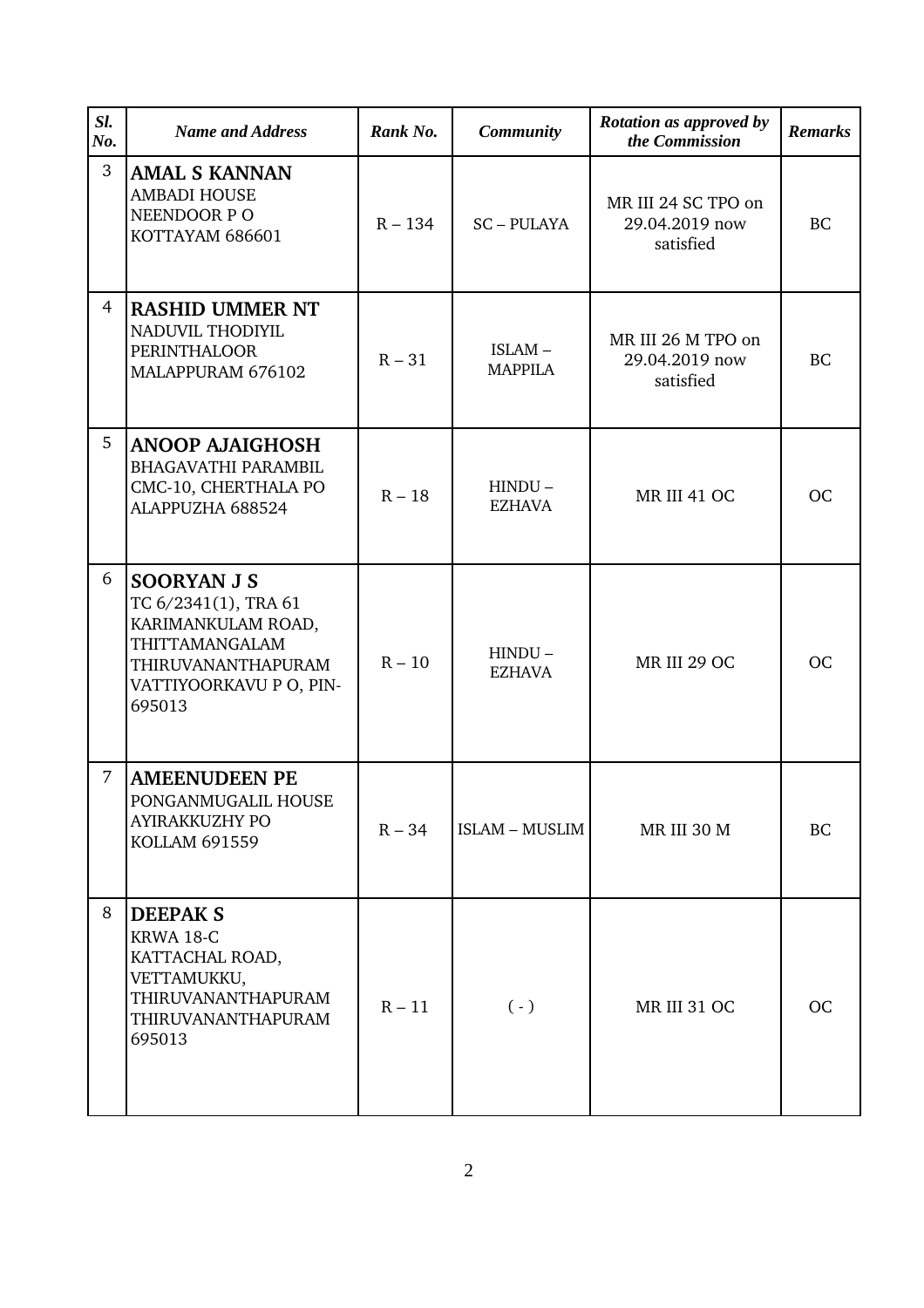| SI.<br>No. | <b>Name and Address</b>                                                                                                                    | Rank No.  | <b>Community</b>           | Rotation as approved by<br>the Commission | <b>Remarks</b> |
|------------|--------------------------------------------------------------------------------------------------------------------------------------------|-----------|----------------------------|-------------------------------------------|----------------|
| 9          | <b>LINCY K</b><br>KARULIPARAMBIL (H)<br>NADUVATTAM, PATTAMBI<br>PALAKKAD 679308                                                            | $R - 138$ | <b>SC-KANAKKAN</b>         | MR III 32 SC                              | <b>BC</b>      |
| 10         | HARIKRISHNAN P R<br>SREENIDHI, TC 33/350<br>TM ROAD,<br>THOPPUMUKKU,<br>VATTIYOORKAVU<br>VATTIYOORKAVU PO,<br>THIRUVANANTHAPURAM<br>695013 | $R - 12$  | $(\cdot)$                  | MR III 33 OC                              | <b>OC</b>      |
| 11         | <b>BINUP P G</b><br>POURNAMI,<br>TC 37/3703/TBRA 40<br>LIC COLONY/NEAR<br>VIJAYAMOHINI MILLS<br>THIRUVANANTHAPURAM<br>695006               | $R - 22$  | $HINDU -$<br><b>EZHAVA</b> | <b>MR III 28 E</b>                        | <b>BC</b>      |
| 12         | <b>JACOB MATHEW</b><br>PANAMKUNNIL<br><b>ELANGAMANGALAM</b><br><b>ENATHUP O</b><br><b>PATHANAMTHITTA</b><br>691526                         | $R - 14$  | $(\cdot)$                  | MR III 35 OC                              | <b>OC</b>      |
| 13         | <b>MOHAMED NISAR PK</b><br>PERUVANKUZHIYIL HOUSE<br>KOOTTILANGDI<br>MALAPPURAM- 676506                                                     | $R - 38$  | ISLAM-<br><b>MAPPILA</b>   | <b>MR III 36 M</b>                        | <b>BC</b>      |
|            | 14  HAREESH K<br>KURATHIKUNDU HOUSE<br>MUNNAD PO,<br><b>CHENGALA VIA</b><br>KASARAGOD 671541                                               | $R - 16$  | $(\cdot)$                  | MR III 37 OC                              | <b>OC</b>      |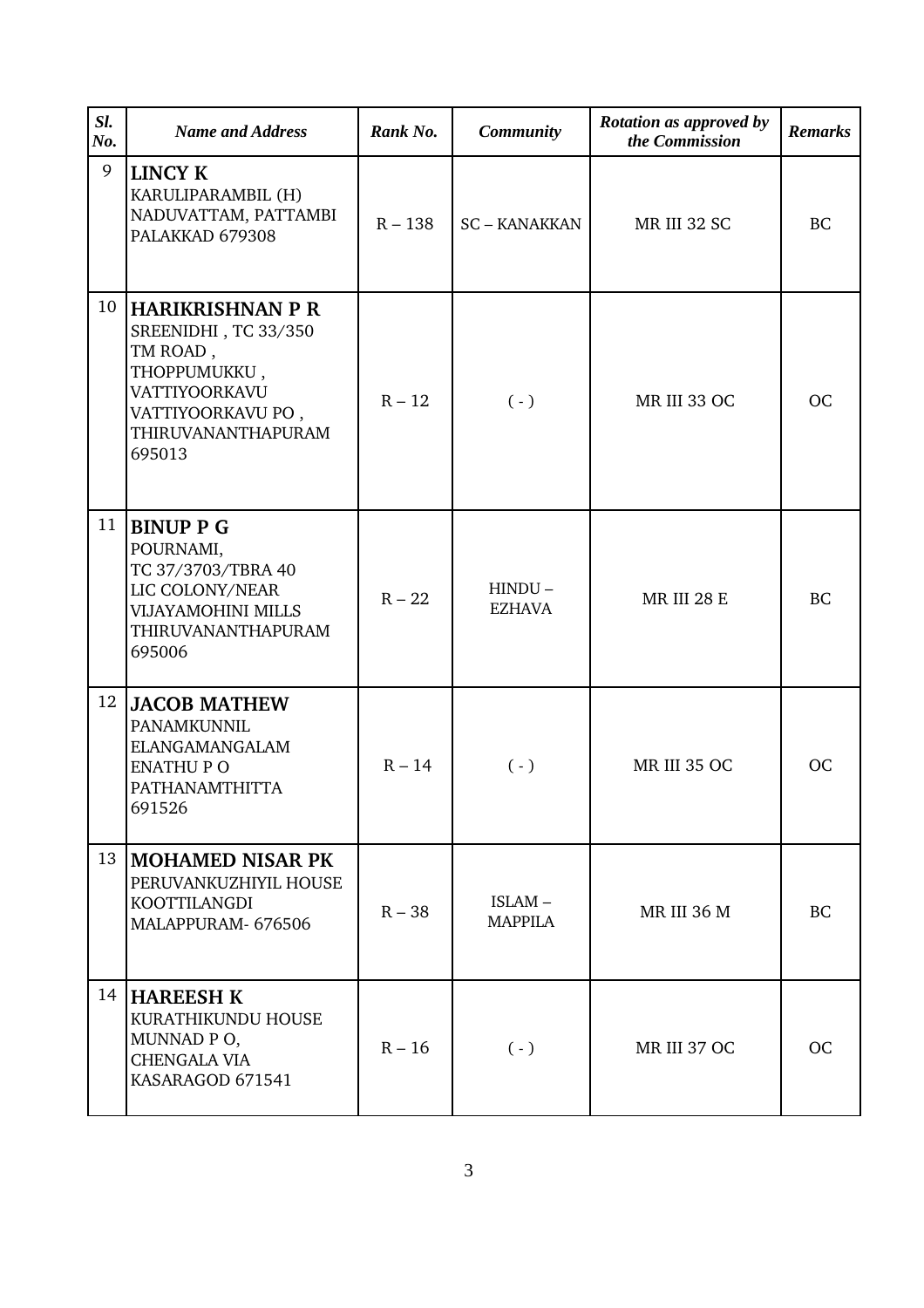| SI.<br>No. | <b>Name and Address</b>                                                                                                           | Rank No.      | <b>Community</b>              | Rotation as approved by<br>the Commission | <b>Remarks</b> |
|------------|-----------------------------------------------------------------------------------------------------------------------------------|---------------|-------------------------------|-------------------------------------------|----------------|
| 15         | <b>NISSA SURLING S N</b><br>CHIRAMEL,<br>ANRA 11, TC 6/650<br><b>ARAPPURA JN</b><br>VATTIYOORKAVU<br>THIRUVANANTHAPURAM<br>695013 | $R - 66$      | <b>SIUC NADAR</b>             | MR III 38 SIUC N                          | <b>BC</b>      |
| 16         | AJITH K K<br>KUNHUMPIDUKKA<br>(XVIII/189)<br><b>CHUZHALI</b><br><b>KANNUR 670142</b>                                              | $R - 17$      | $(\cdot)$                     | MR III 39 OC                              | <b>OC</b>      |
| 17         | <b>SREERAM R</b><br><b>KRISHNAVILASAM</b><br><b>ANJOOR</b><br><b>MUNDUR</b><br><b>THRISSUR 680549</b>                             | $R - 30$      | $OBC -$<br><b>EZHUTHACHAN</b> | MR III 57 OC                              | <b>OC</b>      |
| 18         | <b>SREERAJ S</b><br>TC 3/415,<br><b>MEENABHAVAN</b><br>T K D ROAD, MUTTADA PO,<br>TRIVANDRUM 695025                               | $R - 24$      | $HINDU -$<br><b>EZHAVA</b>    | MR III 34 E                               | <b>BC</b>      |
| 19         | <b>BINOY KP</b><br>KODUVATTU PARAMBIL<br><b>HOUSE</b><br>P O CHEVAYUR<br>KOZHIKODE 673017                                         | $R - 32$      | HINDU - THIYYA                | <b>MR III 42 E</b>                        | BC             |
|            | 20   ANITHA R<br>ANURAG, HOUSE NO E1<br><b>NEW CIVIL NAGAR</b><br>PALAKKAD 678013                                                 | $R - 19$      | $(\cdot)$                     | <b>MR III 43 OC</b>                       | <b>OC</b>      |
| 21         | <b>MEENU T V</b><br>THAYYIL(H)<br>ARAKKULAM P O<br><b>IDUKKI 685591</b>                                                           | $R - 1 (S/L)$ | ST-MALAI<br><b>ARAYAN</b>     | MR III 44 ST                              | <b>BC</b>      |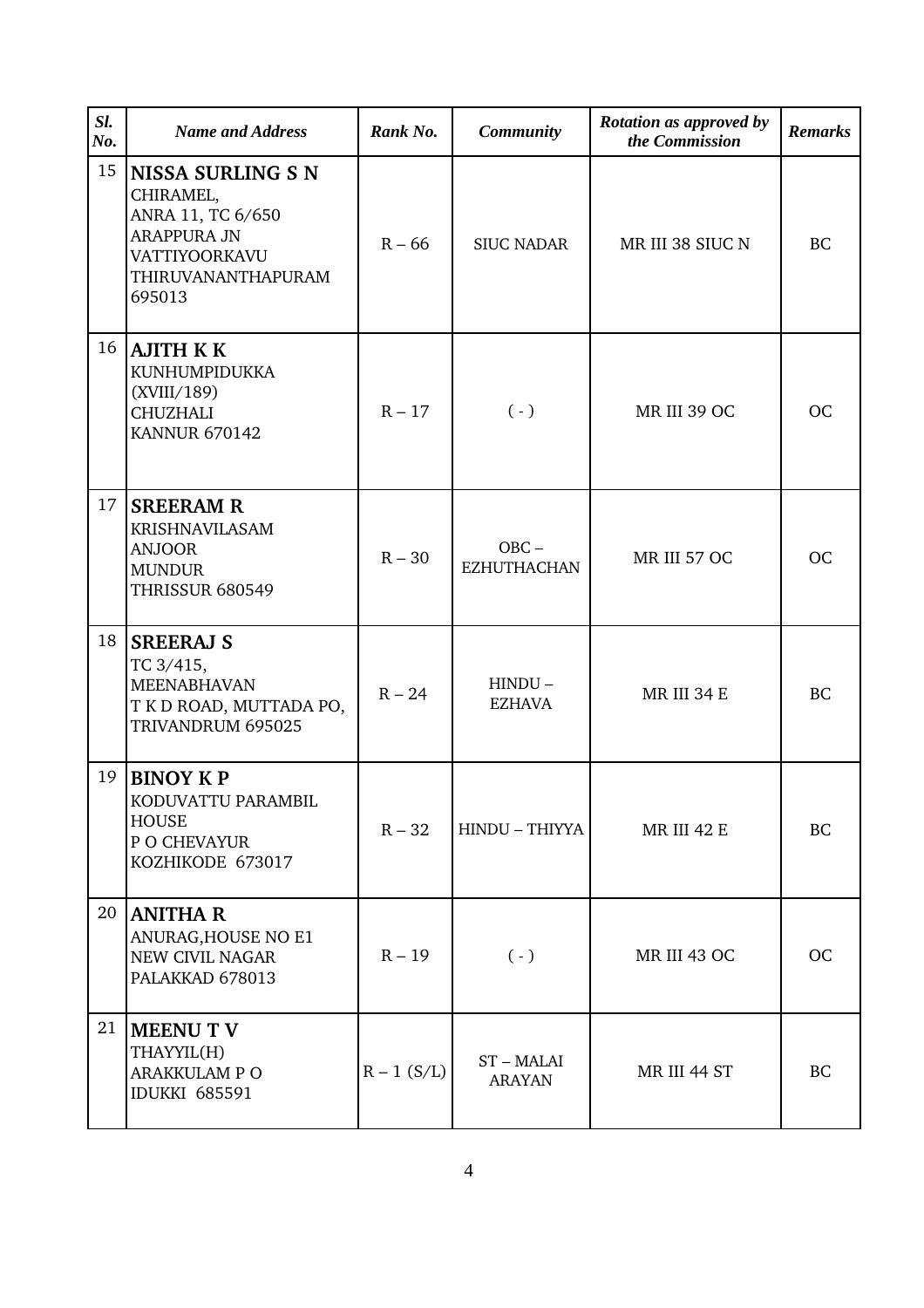| SI.<br>No.                       | <b>Name and Address</b>                                                                                                             | Rank No.      | <b>Community</b>                             | Rotation as approved by<br>the Commission | <b>Remarks</b> |  |  |
|----------------------------------|-------------------------------------------------------------------------------------------------------------------------------------|---------------|----------------------------------------------|-------------------------------------------|----------------|--|--|
| 22                               | <b>ASWATHY G</b><br><b>ASWATHY BHAVAN</b><br>VADAKKEKOTTA<br>LANE, KILLIPALAM<br><b>MANACAUD PO</b><br>THIRUVANANTHAPURAM<br>695009 | $R - 20$      | $(\cdot)$                                    | MR III 45 OC                              | <b>OC</b>      |  |  |
| 23                               | <b>SALIH SULAIMAN</b><br>VADAKKAPUTHENPURAYIL<br>THODUPUZHA<br><b>IDUKKI 685605</b>                                                 | $R - 43$      | <b>ISLAM - MUSLIM</b>                        | <b>MR III 46 M</b>                        | <b>BC</b>      |  |  |
| 24                               | <b>JAYADEVAN R</b><br><b>DEVAPRABHA</b><br><b>KOOTTANAD</b><br><b>NAGALASSERY</b><br>PALAKKAD 679533                                | $R - 21$      | $(\cdot)$                                    | MR III 47 OC                              | <b>OC</b>      |  |  |
| 25                               | <b>SAJEEV K JOSE</b><br>KUNNEL HOUSE,<br>MUNDANOOR,<br>NUCHIYAD P O, ULIKKAL<br><b>KANNUR 670705</b>                                | $R - 1 (S/L)$ | <b>SCCC</b><br>-CHRISTIAN<br><b>CHERAMAR</b> | MR III 48 OX                              | <b>BC</b>      |  |  |
| 26                               | <b>SMITHA SL</b><br>PRASADAM<br>KURUMKUTTY,<br>PARASSALA PO<br>THIRUVANANTHAPURAM<br>695502                                         | $R - 23$      | $( - )$                                      | MR III 49 OC                              | <b>OC</b>      |  |  |
| MR III 50 D TPO to keep 50% rule |                                                                                                                                     |               |                                              |                                           |                |  |  |
| 27                               | <b>ANOOP THOMAS</b><br><b>OMPALLIL HOUSE,</b><br>HOUSE NO: 279<br>VILAYIL ROAD,<br>THIRUVANANTHAPURAM<br>695038                     | $R - 27$      | $(\cdot)$                                    | MR III 51 OC                              | <b>OC</b>      |  |  |
|                                  | MR III 52 SC TPO to keep 50% rule                                                                                                   |               |                                              |                                           |                |  |  |